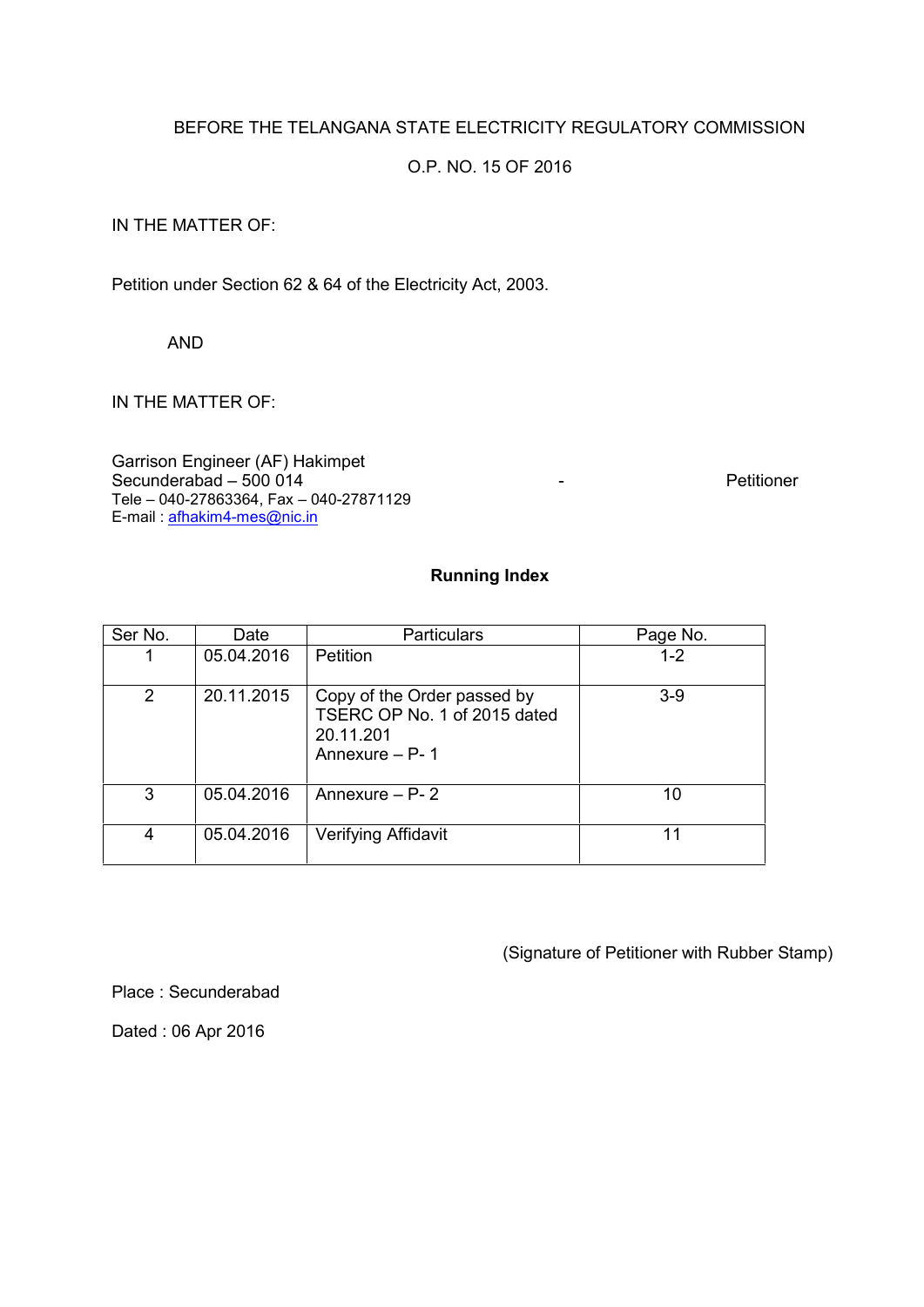## BEFORE THE TELANGANA STATE ELECTRICITY REGULATORY COMMISSION

## O.P. NO. 15 OF 2016

## IN THE MATTER OF:

Petition under Section 62 & 64 of the Electricity Act, 2003.

AND

IN THE MATTER OF:

Garrison Engineer (AF) Hakimpet Secunderabad – 500 014 and 1 and 1 and 1 and 1 and 1 and 1 and 1 and 1 and 1 and 1 and 1 and 1 and 1 and 1 and 1 and 1 and 1 and 1 and 1 and 1 and 1 and 1 and 1 and 1 and 1 and 1 and 1 and 1 and 1 and 1 and 1 and 1 and 1 a Tele – 040-27863364, Fax – 040-27871129 E-mail : afhakim4-mes@nic.in

#### PETITION

The Petitioner most respectfully submits as under: -

#### **Consepectus**

1. GE (AF) Hakimpet is granted deemed license status by TSERC ordered in OP No. 1 of 2015 dated 20.11.2015 (Copy enclosed as Annexure – P-1). In ibid order it was stated under para 11 that "at this stage, when tariff is already fixed this Commission will not be in a position to reopen the tariff at the fag end of the financial year. Any revision to the tariff can be made only during the next tariff revision based on the ARR of the respondent DISCOM. The Petitioner can present their Case before the Commission during the Tariff revision process." So, this petition with the following prayer is submitted: (i) Waival of Demand Charges, (ii) Separate Tariff category for GE (AF) Hakimpet, (iii) Tariff fixed on Deemed licensee basis.

#### **Description of Parties**

2. The Peititoner is a subordinate organization of the Ministry of Defence entrusted with and consequently engaging in supply of electric power and meets the requirements as provided in third provision to section 14 of Electricity Act, 2003 is an "Appropriate Government" engaging in distrubition of Electricity and Deemed Licensee as per OP No. 1 of 2015 dated 20.11.2015.

#### **Brief Facts**

3. GE (AF) Hakimpet is granted deemed license status by TSERC ordered in OP No. 1 of 2015 dated 20.11.2015. In ibid order it was stated under para 11 that "at this stage, when tariff is already fixed this Commission will not be in a position to reopen the tariff at the fag end of the financial year. Any revision to the tariff can be made only during the next tariff revision based on the ARR of the respondent DISCOM. The Petitioner can present their Case before the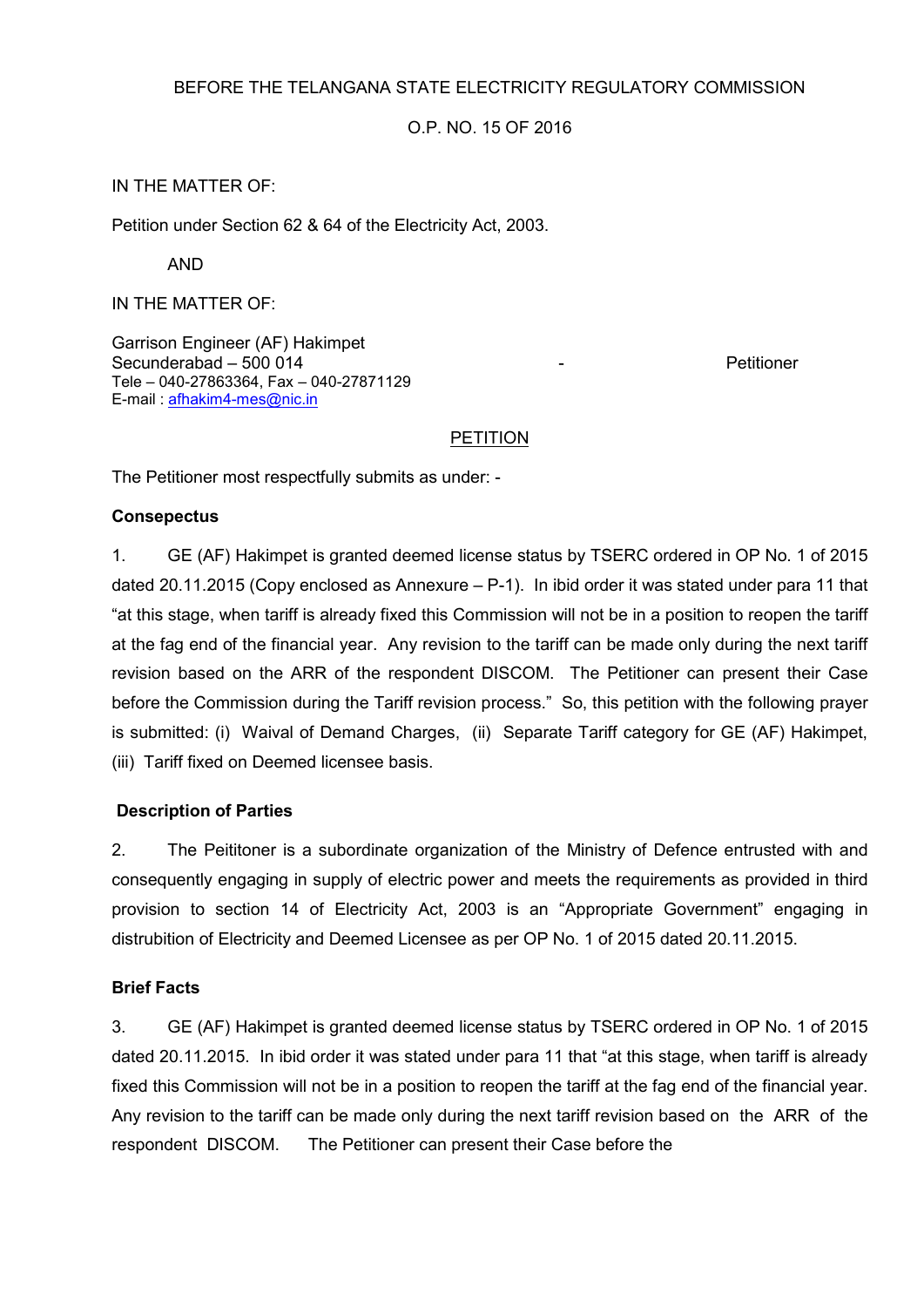Commission during the Tariff revision process." So, this petition with the following prayer is submitted: (i) Waival of Demand Charges, (ii) Separate Tariff category for GE (AF) Hakimpet, (iii) Tariff fixed on Deemed licensee basis.

#### **Power Procurement Plant:**

4. The annual energy consumption of this Division is 7396190 Units and the annual energy charges as Rs. 501.91 Lakhs. The details are enclosed as Annexure – P - 2.

#### **GROUNDS/SUBMISSION**

5. The load structure of MES is entirely different from the case of other normal consumers who are classified under various categories. As also the nature of duty of defence personnel compel them to move on duty for defence operations on short notices causing a sudden drop in maximum demand of power. Further, there is no profit element of commercial business in defence stations served by MES. So, Separate tariff for GE (AF) Hakimpet is fully justified

#### **PRAYER**

6. In the light of the above, it is most humbly prayed that, this Hon'ble Commission be pleased to allow the present Petition for: -

- (i) Waival of Demand Charges
- (ii) Separate tariff category for GE (AF) Hakimpet
- (iii) Tariff fixed on Deemed licensee basis

(Signature of Petitioner with Rubber Stamp)

Place : Secunderabad Dated : 06 Apr 2016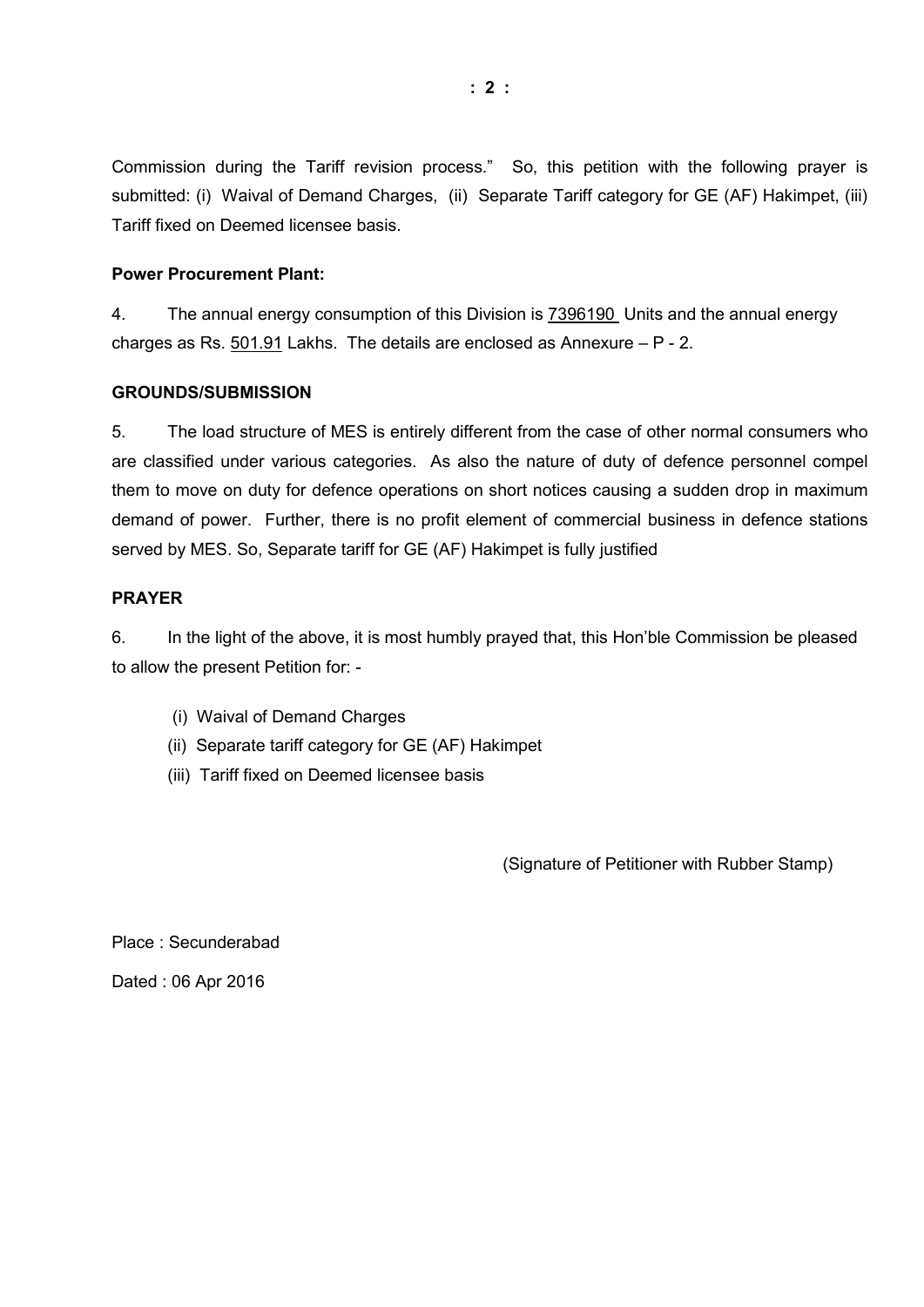## BEFORE THE TELANGANA STATE ELECTRICITY REGULATORY COMMISSION

O.P. NO. 15 OF 2016

## IN THE MATTER OF:

Petition under Section 62 & 64 of the Electricity Act, 2003.

AND

IN THE MATTER OF:

Garrison Engineer (AF) Hakimpet Secunderabad – 500 014 and 1 and 1 and 1 and 1 and 1 and 1 and 1 and 1 and 1 and 1 and 1 and 1 and 1 and 1 and 1 and 1 and 1 and 1 and 1 and 1 and 1 and 1 and 1 and 1 and 1 and 1 and 1 and 1 and 1 and 1 and 1 and 1 and 1 a Tele – 040-27863364, Fax – 040-27871129 E-mail : afhakim4-mes@nic.in

## AFFIDAVIT VERIFYING THE PETITION/APPLICATION

I, Ram Naresh Yadav, Son of Shri Ram Briksh Yadav aged 48 Years Occupation: Employee R/o Qtr No. 9/1, Akash-I, Officers Enclave, Air Force Station Hakimpet, Secunderabad – 500014 do hereby solemnly affirm and sincerely state on oath as follows**:**

1. I am the authorised signatory of GE (AF) Hakimpet in the above matter.

2. The statements made in paragraphs  $1$  to  $6$  of the petition herein has shown to me and marked with the Annexure P1 to P2 are true to my best of knowledge and the statements made in paragraphs 1 to 6 are based on the information from the records are true.

Solemnly affirma on 06<sup>th</sup> April 2016 that the contents of the above affidavit are true to my knowledge, no part of it is false and nothing material has been concealed therefrom.

Garrison Engineer (AF) Hakimpet

Place : Secunderabad

Date : 06 Apr 2016

ATTESTED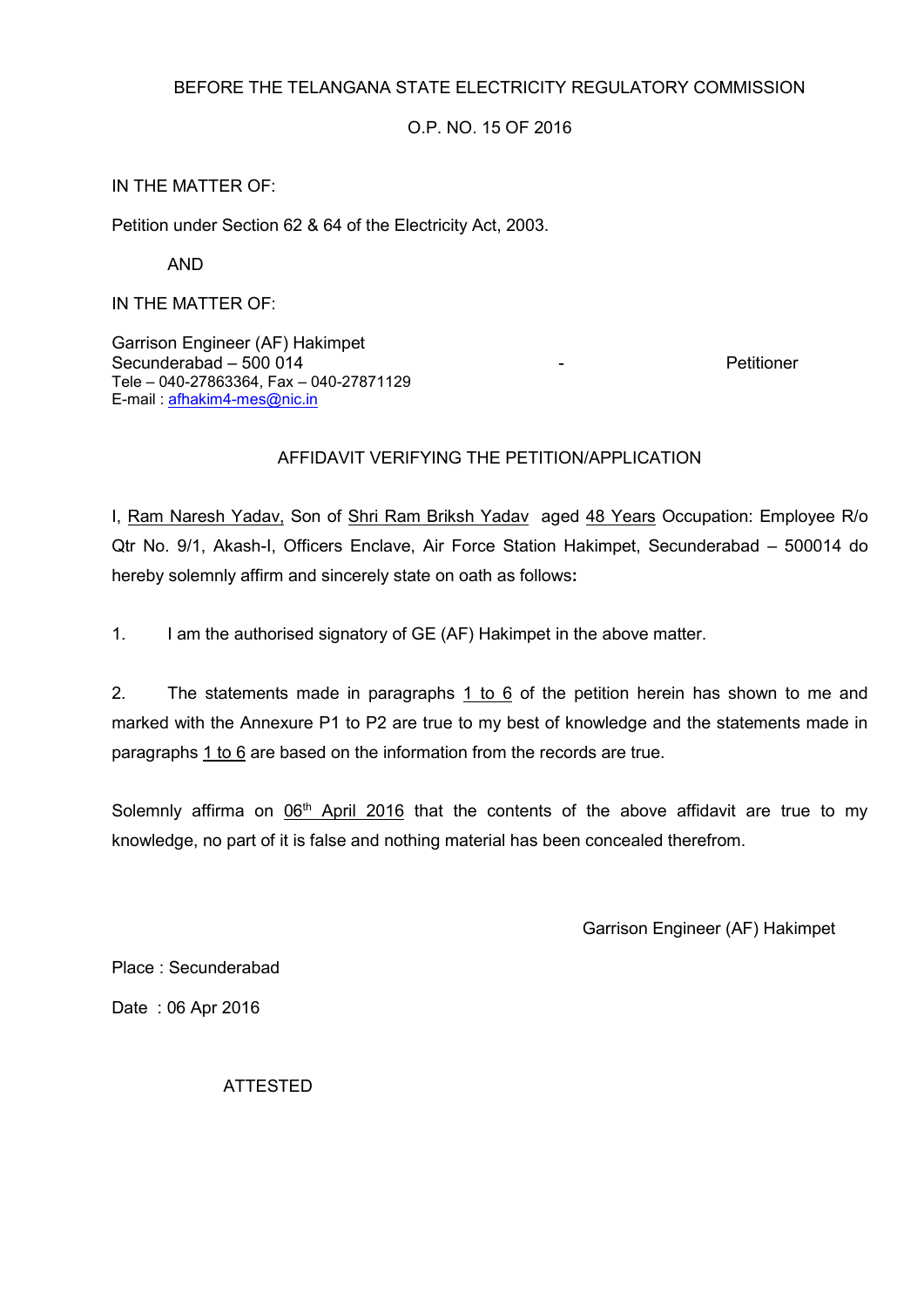Annexure – P -2

# DETAILS OF HT CONNECTIONS UNDER GE (AF) HAKIMPET

| Ser            | Area/Location                                   | Connection      | CMD in         | Annual      | Annual   | Remarks |
|----------------|-------------------------------------------------|-----------------|----------------|-------------|----------|---------|
| No             |                                                 | No              | <b>KVA</b>     | energy      | energy   |         |
|                |                                                 |                 |                | consumption | charges  |         |
|                |                                                 |                 |                | <b>KWH</b>  | in Lakhs |         |
| 1.             | QMQ                                             | <b>HDN-574</b>  | <b>200 KVA</b> | 482884      | 28.88    |         |
| 2.             | Tech Area Md<br>Accn                            | <b>HDN-575</b>  | <b>170 KVA</b> | 594901      | 35.61    |         |
| 3.             | Tech Area                                       | <b>HDN-590</b>  | 650 KVA        | 2713254     | 197.53   |         |
| 4.             | NP Area Md<br>Accn                              | <b>HDN-669</b>  | 200            | 834862      | 61.60    |         |
| 5.             | CAW Md Accn                                     | <b>HDN-549</b>  | 300 KVA        | 1072510     | 64.35    |         |
| 6.             | <b>AFS</b><br>Begumpet                          | <b>HDN-571</b>  | <b>200 KVA</b> | 769491      | 46.17    |         |
| 7 <sub>1</sub> | <b>CAW College</b><br>Area                      | <b>HDN-625</b>  | <b>115 KVA</b> | 339043      | 24.75    |         |
| 8.             | <b>AFS</b><br>Begumpet<br><b>Signal Section</b> | <b>HDN-1268</b> | <b>80 KVA</b>  | 343132      | 25.05    |         |
| 9.             | <b>AFS</b><br>Begumpet<br><b>NTS</b>            | <b>HDN-1394</b> | <b>100 KVA</b> | 246113      | 17.97    |         |
|                |                                                 |                 | Total          | 7396190     | 501.91   |         |

Garrison Engineer (AF) Hakimpet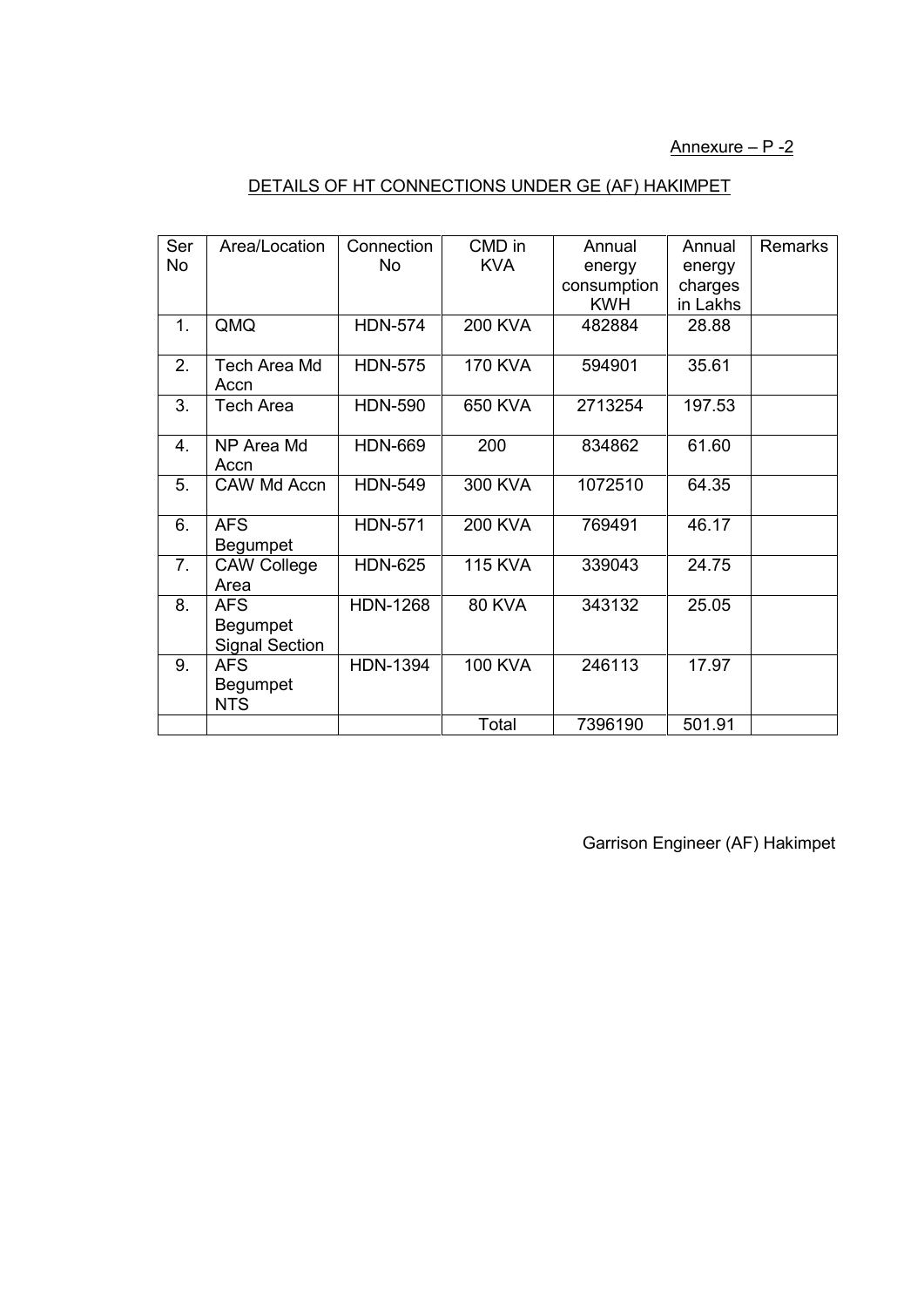

# **TELANGANA STATE ELECTRICITY REGULATORY COMMISSION** 5 TH FLOOR, SINGARENI BHAVAN, RED HILLS, HYDERABAD-500004

O. P. No. 1 of 2015

Dated: 20.11.2015

# **Present**

Sri Ismail Ali Khan, Chairman Sri H.Srinivasulu, Member Sri L.Manohar Reddy, Member

Between: Military Engineer Services (Under GOI Defence Services) Garrison Engineer, AIR Force Station, Hakimpet, SECUNDERABAD-500014 metal metal metal was also defined the petitioner

AND

Southern Power Distribution Co., of Telangana Ltd. Mint Compound, HYDERABAD - 500 063 ... Respondent

This petition has come up for hearing on 27.01.2015, 28.01.2015, 13.04.2015, 22.06.2015, 03.08.2015, 25.08.2015, 08.09.2015 and 04.11.2015. There was no representation on 27.01.2015 and 28.01.2015. Sri. R. N. Yadav (GE) (AF) and Sri. S. K. Tiwari (CWE) (AE) appeared on 13.04.2015. Sri. S. Khaleel AE appeared on 22.06.2015. Sri. B. Krishna Mohan Advocate and Central Government Standing Counsel appeared on 03.08.2015, 25.08.2015, 08.09.2015 and 02.11.2015 apart from Sri. Sajid Harand A G EE / M. Sri P Shiva Rao advocate appeared for the respondent on 27.01.2015 and 28.01.2015. Sri. Y. Rama Rao Advocate appeared for respondent on remaining days. The Commission passed the following:

# **ORDER:**

1. The petition has been filed on 20.1.2014 before the APERC. The state of AP was bifurcated by an Act of Parliament, consequent to which, a separate TSERC was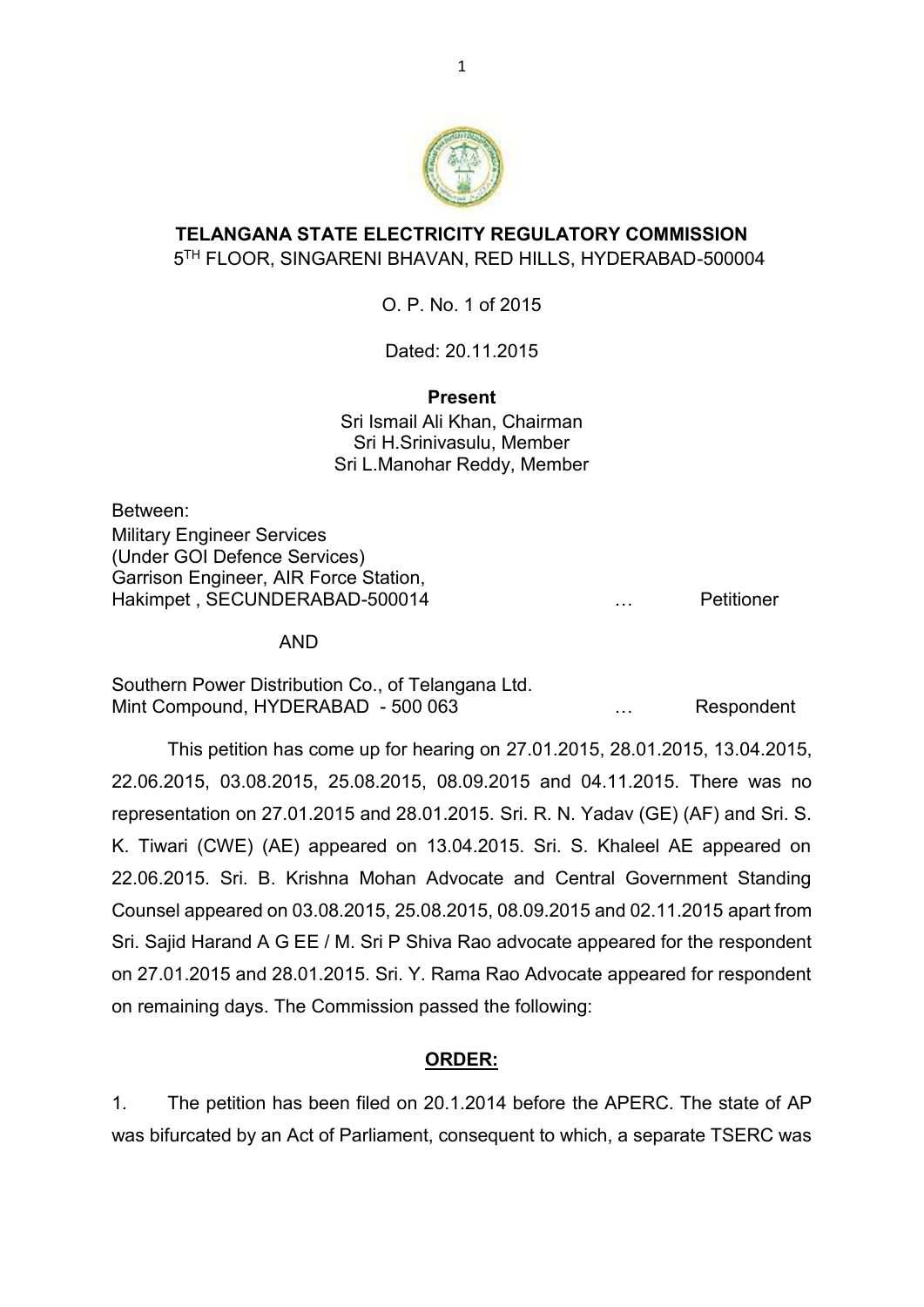constituted in the month of November, 2015. As the petition pertained to territory of Telangana, the petition stood transferred and renumbered as OP.1/2015.

2. The Petition is filed seeking deemed licensee status for the petitioner and to introduce a separate tariff for MES Garrison Engineer, Air Force Station, Hakimpet till they get tariff fixed on licensee basis.

3. It is the submission of the petitioner that as per Section.14 of Electricity Act, 2003, the petitioner's service shall be treated as deemed licensee under the Act. Further, as per Para-5(b) of Appendix "N" to regulation of MES (RMES) issued by GOI clearly states that Government of India represented by MES shall be licensee under Indian Electricity Act.

4. It is the further contention of the petitioner that the load structure of MES is entirely different from other normal consumers who are classified under various categories. As also the nature of duty of defence personnel compel them to move on duty for defence operations on short notices causing a sudden drop in maximum demand of power. Further, there is no profit element of commercial business in defence stations served by MES. Therefore, there is full justification for deciding a separate tariff for MES till they get the tariff fixed on licensee basis. The petition shall be allowed in toto.

5. The respondent DISCOM has filed objections opposing the claim of the petitioners. The counsel submits that the petitioners proposal of the distribution licensee is not justified on which grounds the license is sought and the benefits that accrue to the petitioner or to the consumers at large in the spirit of the Act. It appears the petitioner's request for grant of license is on mere ground to claim concessional tariff. They have used Sec.14 as a veil to avail subsidized tariff which is improper and incorrect.

6. It is the further contention of the counsel that the issue of providing a separate tariff to the deemed distribution licensee has been dealt in depth by the Appellate Tribunal for Electricity in Appeal No.1 / 2008 in the matter of *MILITARY ENGINEERING SERVICE, PUNJAB VS. PUNJAB STATE ELECTRICITY REGULATORY COMMISSION*. In view of this authoritative pronouncement, the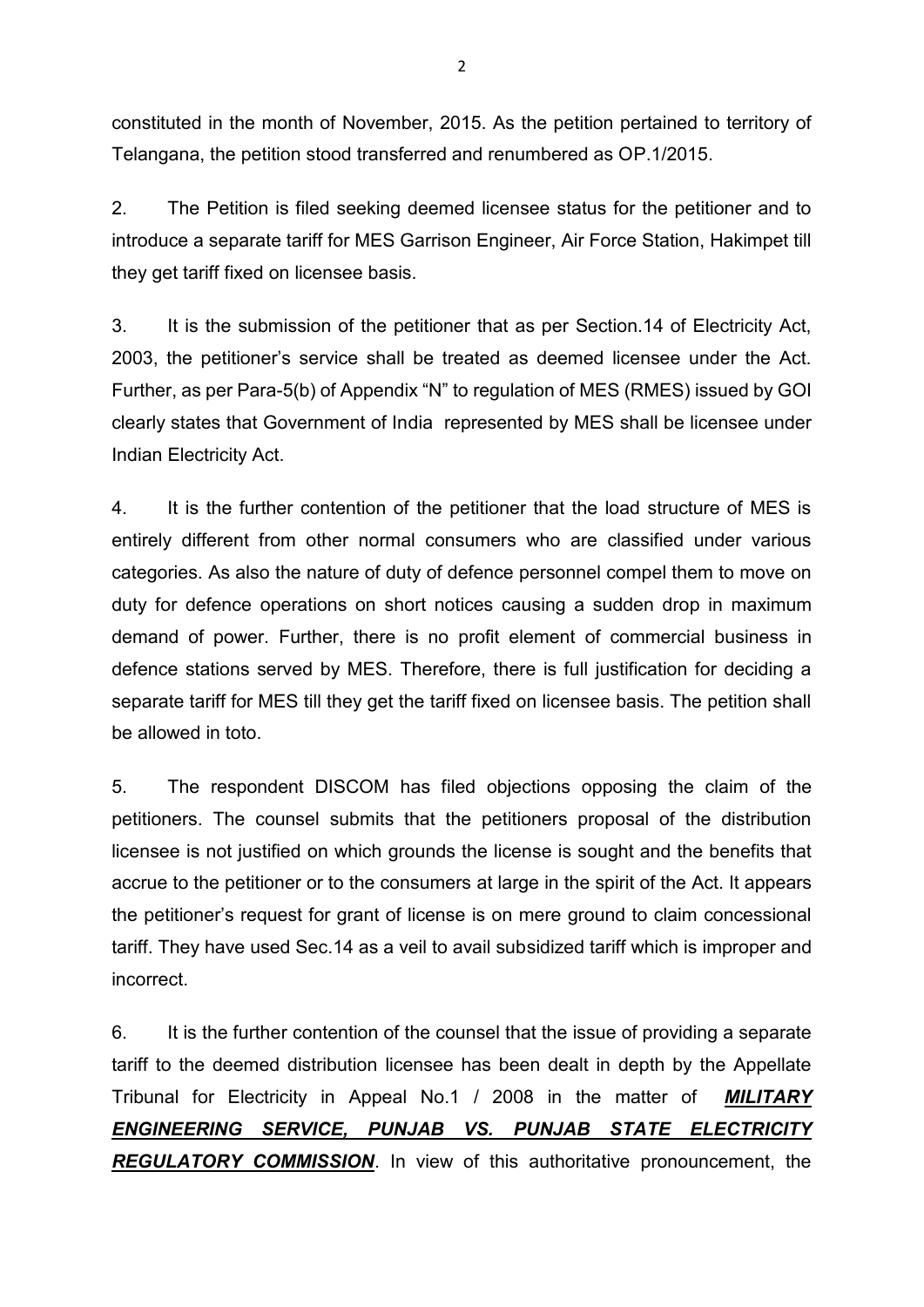petitioner's request for separate and concessional tariff, cannot be allowed. Even if we presume that the petitioner is eligible for providing deemed licensee status, the deemed licensee status does not guarantee or provide any tariff relief as claimed by the petitioner.

In reply to the objections of the Respondent – DISCOMs, the Petitioner submit that the Delhi Electricity Regulatory Commission and certain other state Commissions have already accepted the Licensee status and availing saving in energy charges as per the respective state tariff structure.

It is further submitted that the Tamil Nadu Electricity Regulatory Commission has issued Licensee status the Petitioner is also entitled for the same relief.

7. Heard both sides. Perused the material on record.

8. The Ministry of Power vide letter No.25/19/2004-R&R dt.26.7.2004 has clarified the issue of MES as deemed licensee under the Act has been considered by Ministry of Power in consultation with the Ministry of Law and accordingly, it is clarified that MES is a subordinate organization of Ministry of Defence entrusted with and consequently engaging in supply of electric power meets the requirement as provided in the third proviso to Sec.14 of the Electricity Act of 2003 of an appropriate Government engaging in distribution of Electricity and as such qualifies to be a deemed licensee under the provisions of the Act.

9. As clarified by the Ministry of Power, Government of India, vide letter referred to in above, Military Engineering Service under Sec.14, third Proviso shall be deemed to be a licensee, but shall not be required to obtain a license under the provisions of Electricity Act of 2003. The status of deemed licensee authorizes the petitioner to carry out supply works within their jurisdiction. The petitioner has admitted that their source of power is the Respondent DISCOM 11 KV and the quantum of electricity handled in last 12 months is 1.50 MW demand and 6.67 MU energy. The voltage of supply is 0.43 KV charging 85% colonies and 15% official training buildings. We unhesitatingly hold that the petitioner is a deemed licensee under the provisions of Electricity Act of 2003.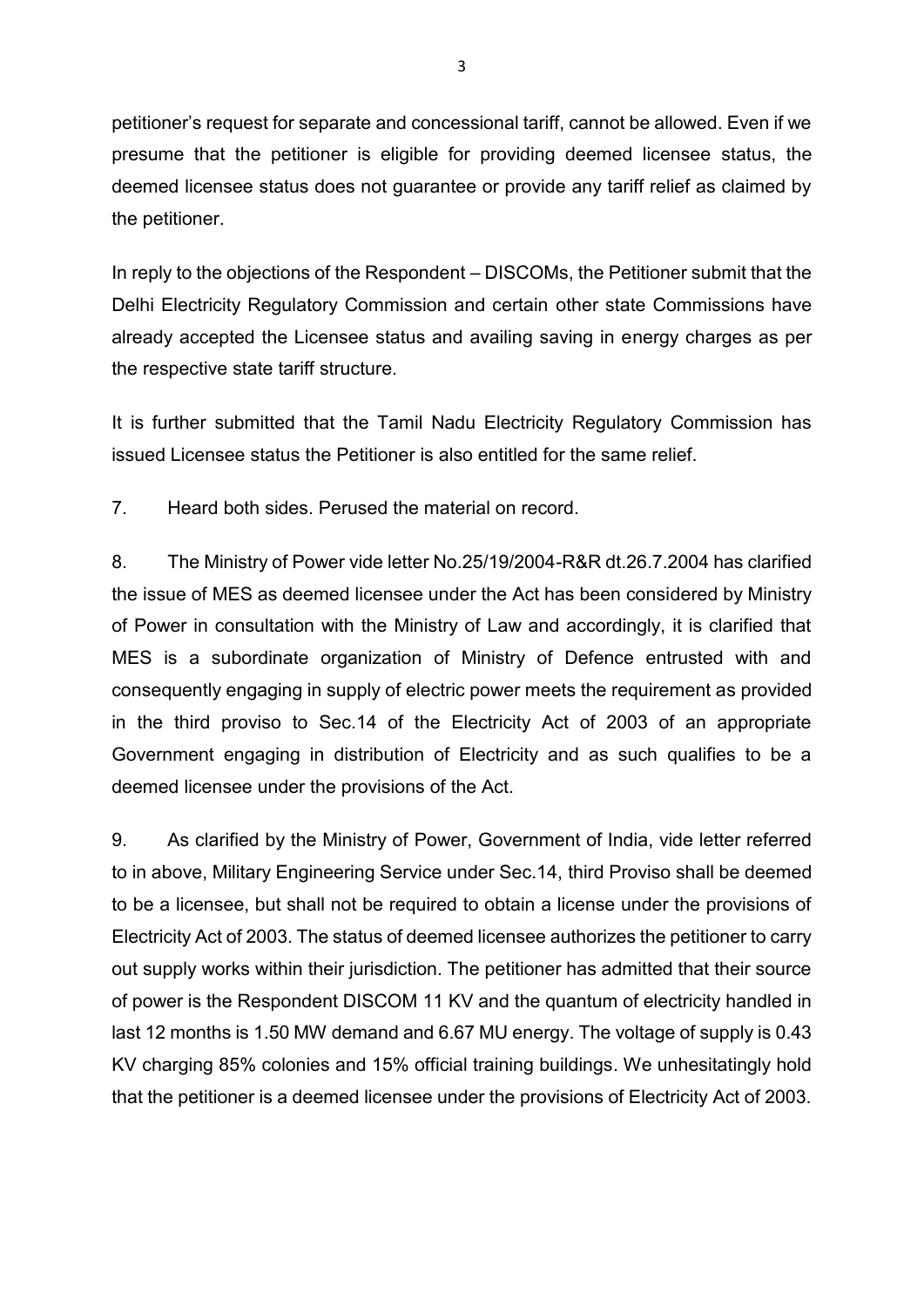We have perused and considered the orders passed by the Delhi Electricity Regulatory Commission as well as the orders of Tamil Nadu Electricity Regulatory Commission.

10. Now coming to the next point of preferential and concessional separate tariff in procuring supply from TSSPDCL as a bulk consumer/purchaser. It would be appropriate to refer to the judgment of the Appellate Tribunal, Electricity Laws rendered in Appeal No.1 of 2008 in the matter of *MILITARY ENGINEERING SERVICE, PUNJAB VS. PUNJAB STATE ELECTRCITY REGULATORY COMMISSION,* which reads as follows:

 $\alpha$ 

*Though, the appellant claims to be a deemed licensee it does not purchase power from a generator, it procures power from a distributor in the bulk like other bulk purchasers from distribution company for supply to the end consumers. The picture is clear in this that the appellant receives electrical energy at a single point from a distributor and not from a generator and then distributes power to its officers. Therefore, the position of the appellant vis-à-vis the respondent No.2 cannot be qualitatively distinguished from a position of a bulk purchaser and bulk consumer. In fact, it is a bulk consumer vis-à-vis the respondent No.2. The function contemplated of an appropriate government within the meaning of Section 2(5) of the Act requiring no licensee in accordance with the third proviso to section 14 is really not the same function which is being carried out by the appellant in its dealing with the Punjab State Electricity Board. Much is talked about annexure A-1 the government of India's letter dated 26.7.2003 addressed to the Secretaries of the State commissions saying that the appellant qualifies to be deemed licensee under the provisions of the Act. The question arises as to the legal position of this letter. This is a letter by Director of Ministry of Power, Government of India. It is not necessary for the disposal of the appeal to examine in detail the question as to whether the appellant is a deemed*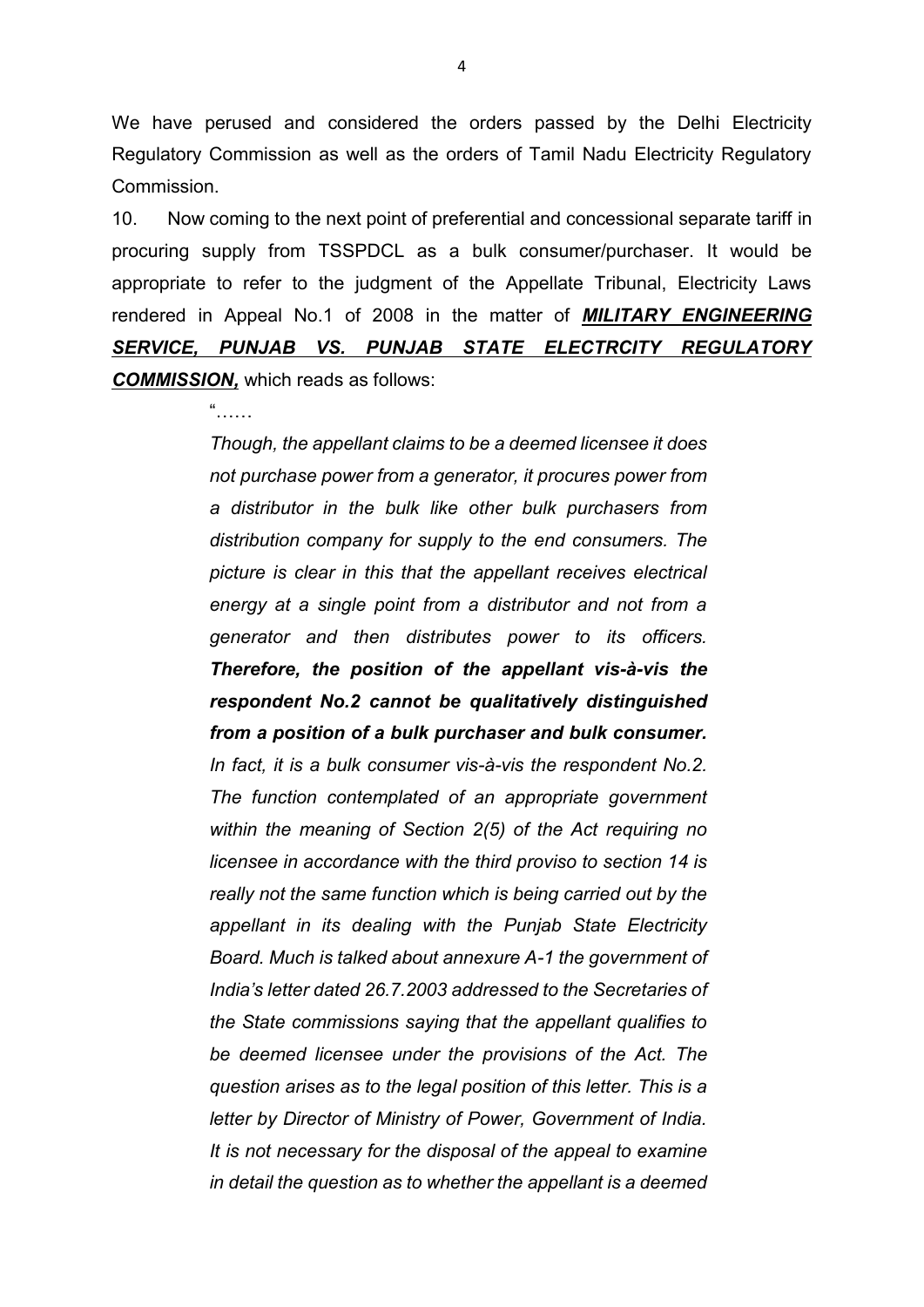*licensee or not. Only it can be said that it cannot be argued that by this letter the status of the deemed licensee can be conferred upon the appellant in a way different from what is contemplated in the third proviso to section 14 read with section 2(5) and section 2(17) of the Act.*

*……*

*The letter has not said that the appellant would be considered to be deemed licensee vis-à-vis respondent No.2 when it purchases its power from a distribution licensee for internal distribution to its own officers and also that a special category of tariff structure should be determined for it for that purpose. Therefore, it cannot be said that the appellant requires a differential treatment in such circumstances. The respondent No.2 is a commercial establishment and tariff for the consumers payable to the respondent No.2 has to be on commercial principle and unless the respondent No.2 is compensated for, there cannot be any differential treatment in respect of the appellant. All equals have to be treated equally; likewise all unequals deserve to be treated unequally. A bulk consumer of electricity has to pay a tariff to be determined by the Commission, and if the appellant fulfils the character of a bulk consumer it deserves to be treated in the same manner and if the government does have an intention to give any preferential treatment in such circumstances to the appellant category of consumers then the law has to take care of the situation by enactment or modification or amendment; but so far as the law now stands we cannot say that the Commission committed any illegality."*

11. Having regard to the facts and circumstances obtaining in this petition, the petitioner qualifies for deemed licensee status. The same is issued. In view of the authoritative pronouncement of the Hon'ble Appellate Tribunal for Electricity Laws in Appeal No.1/2008, in the matter of *MILITARY ENGINEERING SERVICE, PUNJAB*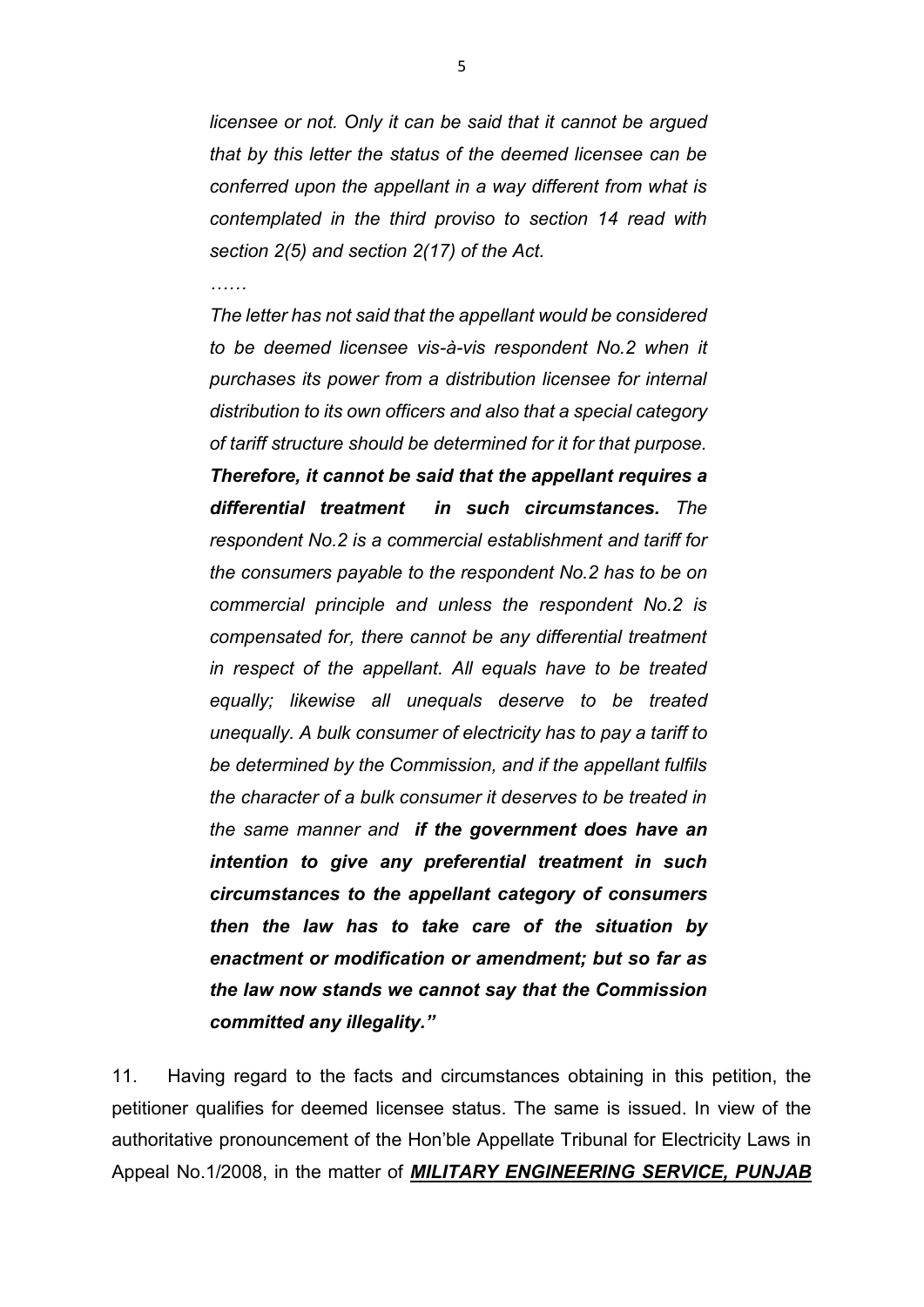*vs. PUNJAB STATE ELECTRICITY REGULATORY COMMISSION,* this Commission cannot concede to the request of the petitioner for separate, preferential and concessional tariff. The petitioner is purchasing power from DISCOM only, hence, will be treated as consumer and will be met with the same treatment in terms of tariff extended to any other consumer in such category. At this stage, when tariff is already fixed, this Commission will not be in a position to reopen the tariff at the fag end of the financial year. Any revision to the tariff can be made only during the next tariff revision based on the ARR of the respondent DISCOM. The petitioner can present their case before the Commission during the tariff revision process.

12. Further, the petitioner can request the State Government to allocate a quota from T.S. GENCO Station as being done in Delhi NCT area and the petitioner will be treated as an open access consumer and will have to pay transmission and wheeling charges. This Commission has no jurisdiction to allocate a quota from T.S. GENCO Station.

13. The petition is accordingly, disposed of.

| This order is corrected and signed on this 20 <sup>th</sup> day of November, 2015 |                  |                   |  |  |  |  |
|-----------------------------------------------------------------------------------|------------------|-------------------|--|--|--|--|
| Sdl-                                                                              | Sdl-             | Sd <sub>I</sub> - |  |  |  |  |
| (L. MANOHAR REDDY)                                                                | (H. SRINIVASULU) | (ISMAIL ALI KHAN) |  |  |  |  |
| <b>MEMBER</b>                                                                     | <b>MEMBER</b>    | <b>CHAIRMAN</b>   |  |  |  |  |

## **CERTIFIED COPY**